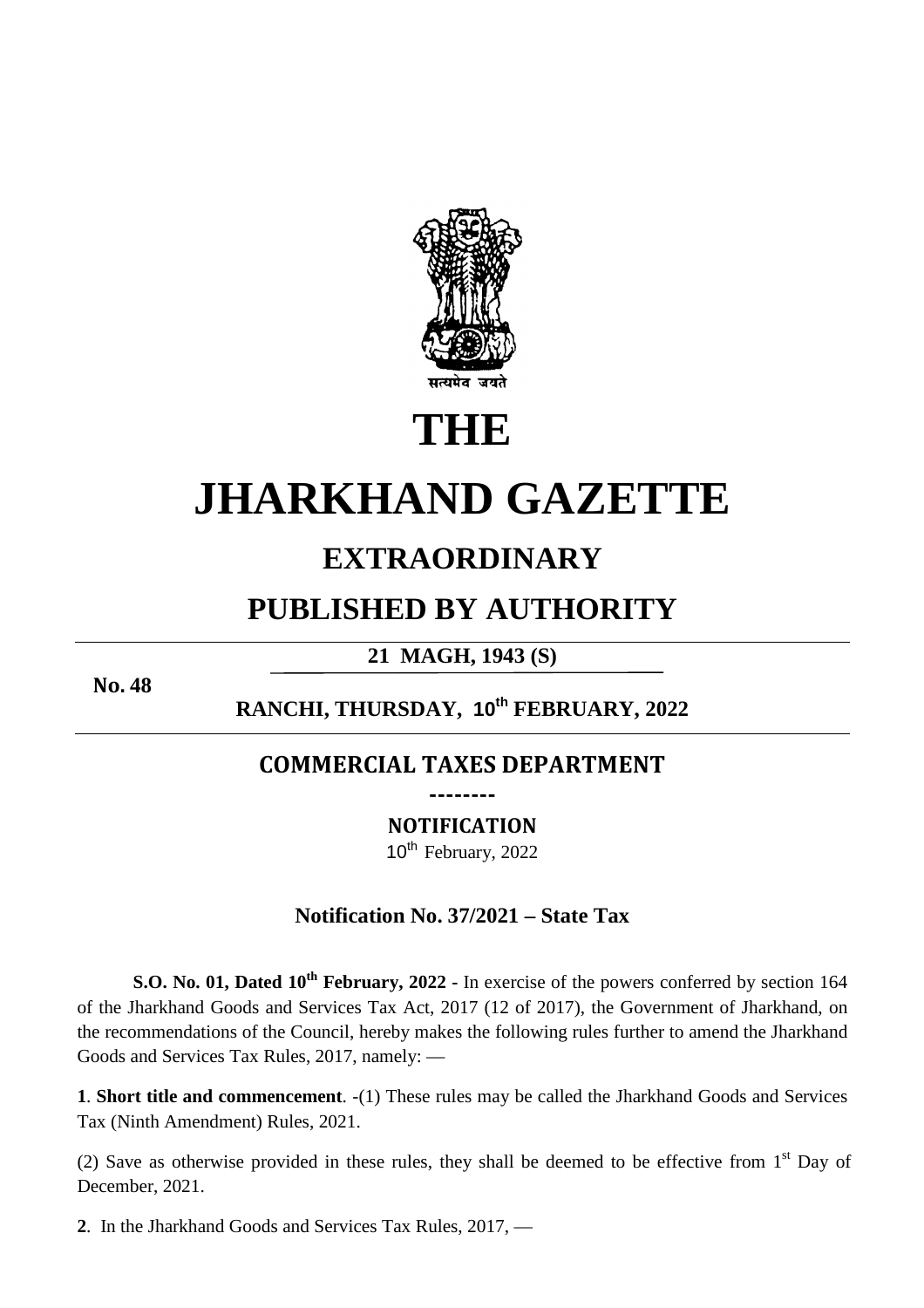(i) in rule 137, with effect from the  $30<sup>th</sup>$  day of November 2021, for the words "four years", the words "five years" shall be substituted.

#### (ii) in **FORM GST DRC-03**, —

- (a) in the heading, after the words "or statement", the words, letters and figures "or intimation of tax ascertained through **FORM GST DRC-01A**" shall be inserted;
- (b) against item 3, in column (3), for the word and letters "Audit, investigation, voluntary, SCN, annual return, reconciliation statement, others (specify)", the words, letters, figures and brackets "Audit, inspection or investigation, voluntary, SCN, annual return, reconciliation statement, scrutiny, intimation of tax ascertained through **FORM GST DRC-01A**, Mismatch (Form GSTR-1and Form GSTR-3B), Mismatch (Form GSTR-2B and Form GSTR-3B), others (specify)" shall be substituted;
- (c) against item 5, in column (1), after the word and figures "within 30 days of its issue", the words, letters, figures and brackets ", scrutiny, intimation of tax ascertained through Form GST DRC-01A, audit, inspection or investigation, others (specify)" shall be inserted;
- (d) for the table, under serial number 7, for the table, the following table shall be substituted, namely:-

| "Sr. | Tax    | Act | Place          | $\text{Tax}/$ |   | Interest Penalty, if | Fee | Others | Total | Ledger   | Debit | Date             |
|------|--------|-----|----------------|---------------|---|----------------------|-----|--------|-------|----------|-------|------------------|
| No.  | Period |     | of             | Cess          |   | applicable           |     |        |       | utilised | entry | of               |
|      |        |     | supply         |               |   |                      |     |        |       | (Cash /  | no.   | debit            |
|      |        |     | (POS)          |               |   |                      |     |        |       | Credit)  |       | entry            |
|      |        |     |                |               |   |                      |     |        |       |          |       |                  |
| 1    | 2      | 3   | $\overline{4}$ | 5             | 6 | 7                    | 8   | 9      | 10    | 11       | 12    | 13               |
|      |        |     |                |               |   |                      |     |        |       |          |       |                  |
|      |        |     |                |               |   |                      |     |        |       |          |       |                  |
|      |        |     |                |               |   |                      |     |        |       |          |       | , ,<br>$\cdot$ . |
|      |        |     |                |               |   |                      |     |        |       |          |       |                  |

[File. No. VaKar/GST/01/2020] By the order of the Governor of Jharkhand,

### **Aradhana Patnaik,**

Secretary, Commercial taxes Department

Note: The principal rules were published in the Gazette of Jharkhand, Extraordinary, *vide* S.O. No. 28- State Tax, dated the 20<sup>th</sup> June, 2017, published and were last amended *vide* notification No. 35/2021 -State Tax, dated the 24<sup>th</sup> December, 2021 *vide* S.O. No. 78, dated the 24<sup>th</sup> December, 2021.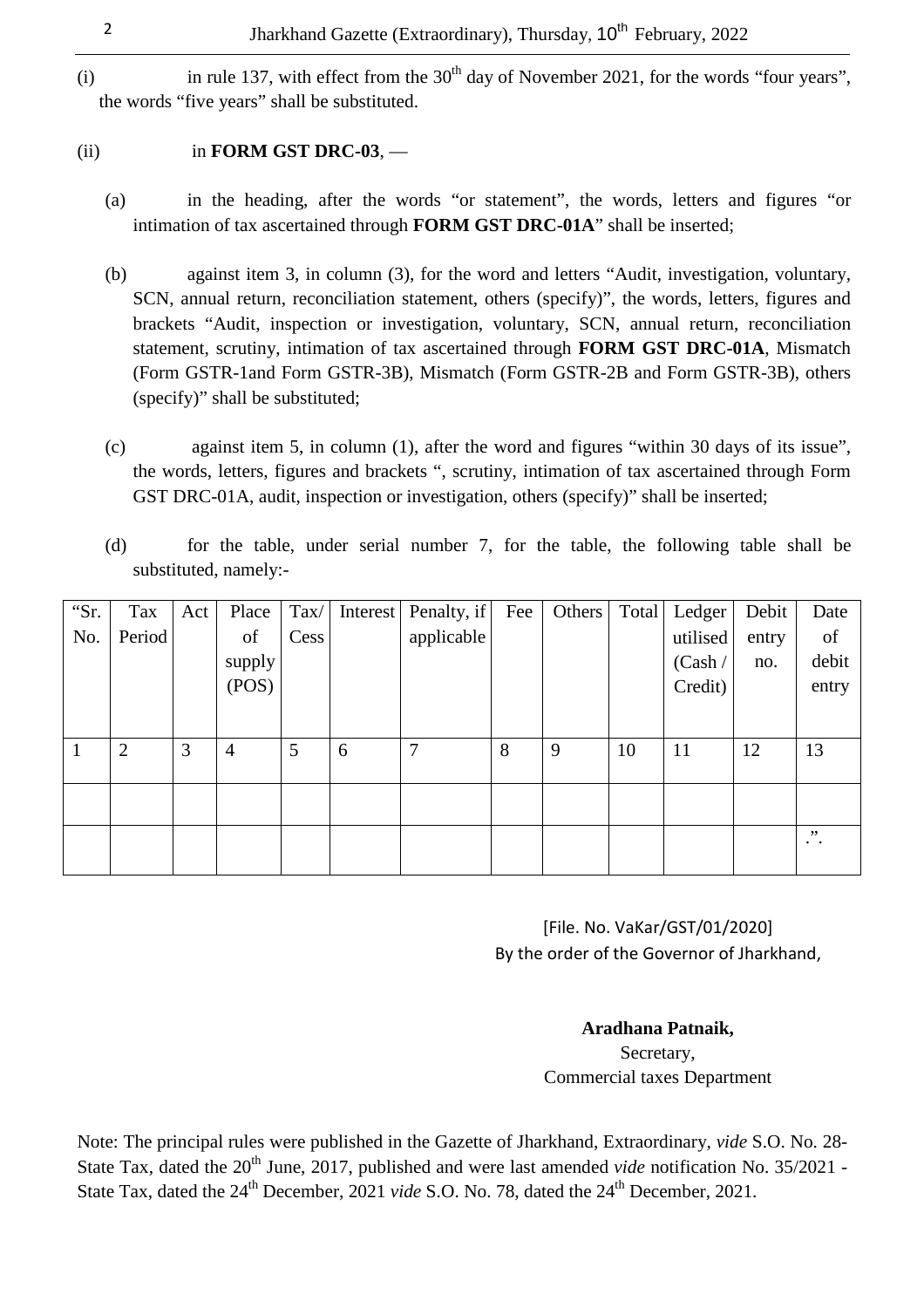## **वाणय**-**कर वभाग**

 **--------** 

#### **अधसूचना संo. 37/2021- राजय् कर**

**एस. ओ. सं. 01, दिनांक 10 फरवरी, 2022 -** झारखण्ड सरकार, झारखण्ड माल और सेवाकर अधिनियम, 2017 (2017 का 12) की धारा 164 दवारा प्रदत्त शक्तियों का प्रयोग करते हूए, परिषद् की सिफारिशों पर, झारखण्ड माल और सेवाकर नियमावली, 2017 का और संशोधन करने के लिए निम्नलिखित नियम बनाती है, अर्थात् :--

1. **संक्षिप्त नाम और प्रारंभ–**(1) इन नियमों का संक्षिप्त नाम झारखण्ड माल और सेवाकर (नौवां संशोधन) नियमावली. 2021 है ।

(2) इन नियमों में अन्यथा उपबंधित के सिवाए, ये नियमावली 01 दिसम्बर, से लागू माने 2021 जाएगें।

- 2. झारखण्ड माल और सेवाकर नियमावली, 2017 में,-
- (i) नियम 137 में, 30 नवंबर, 2021 से, "चार वर्ष" शब्दों के स्थान पर, "पांच वर्ष" शब्द रखे जाएंगे ।
- (ii) प्ररुप जीएसटी डीआरसी-03 में, -
	- (क) शीर्ष में, "या विवरण" शब्दों के पश्चात्, "या प्ररुप जीएसटी डीआरसी-01क के माध्यम से सुनिश्चित कर की सूचना" शब्द, अक्षर और अंक अंतःस्थापित किए जाएंगे;
	- (ख) मद 3 के सामने, स्तंभ (3) में, "लेखापरीक्षा, अन्वेषण, स्वेच्छया, एससीएन, वार्षिक विवरणी, समाधान विवरण, अन्य (विनिर्दिष्ट करें)", शब्दों के स्थान पर, "लेखापरीक्षा, निरीक्षण या अन्वेषण, स्वेच्छया, एससीएन, वार्षिक विवरणी, समाधान विवरण, संवीक्षा, प्ररुप जीएसटी डीआरसी-01क के माध्यम से सुनिश्चित कर की सूचना, मिलान न होना (प्ररुप जीएसटीआर-1 और प्ररुप जीएसटीआर-3ख), मिलान न होना (प्ररुप जीएसटीआर-2ख और प्ररुप जीएसटीआर-3ख), अन्य (विनिर्दिष्ट करें)", शब्द, अक्षर, अंक और कोष्ठक रखे जाएंगे;
	- (ग) मद 5 के सामने, स्तंभ (1) में, "यदि इसके जारी होने के 30 दिन के भीतर", शब्द और अंकों के पश्चात, "संवीक्षा, प्ररुप जीएसटी डीआरसी-01क के माध्यम से सनिश्चित कर की सूचना, संपरीक्षा, निरीक्षण या अन्वेषण, अन्य (विनिर्दिष्ट करें)", शब्द, अक्षर, अंक और कोष्ठक अंतःस्थापित किए जाएंगे;